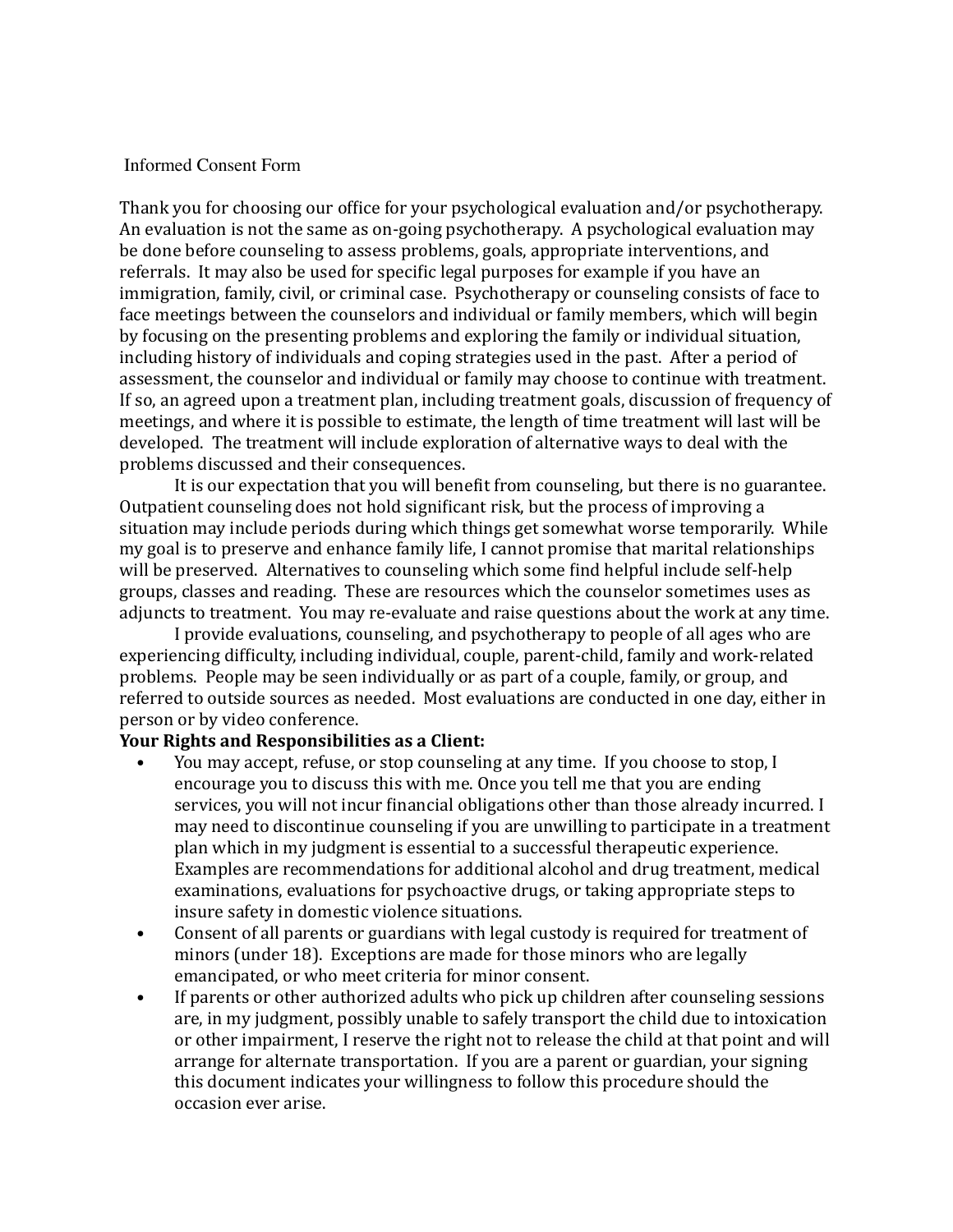- You have the right to express complaints or grievances regarding the nature or denial of service.
- You may not attend sessions intoxicated or high from any illicit drug. If you show up to the appointment under these circumstances, I may refuse to see you for the session and a new appointment will be rescheduled.

### **Con5identiality:**

**Information communicated to the counselor is confidential unless you give written consent for it to be shared. However, if the communication contains information** about possible abuse or neglect or serious threats of harm to children, older adults, or dependent adults, I am required by law to report it to the local authorities. I will take whatever action I find necessary to protect clients threatening suicide. It is mandated by law to report to authorities and identifiable victims a client's intention to do **severe harm to another person.** If it is appropriate and safe, I may tell you in advance when such a disclosure will be made. Minors do not have the same legal rights to confidentiality as adults, and in some circumstances their communications may be shared with parents or guardians; however, it is my practice to keep such sharing to a minimum and to respect a minor's need for privacy as well as the privacy of adult members of the family.

I will not seek information about you from outside sources unless I have specific reasons for needing the information and unless I have obtained your written consent to do so. If you are consenting to a psychological evaluation, you will be asked to sign a release of information to share your report with your attorney and to consult regarding the requirements for your specific type of evaluation.

**You have the right to refuse to give consent.** Any information I obtain from an outside source will be considered confidential, limited to use within the counseling experience, and will not be shared with anyone outside the office. If you have given me permission to obtain information from an outside source and you wish this material to be sent to another professional, I will ask that you ask the original source to provide the information directly to the new party.

I am required to keep brief written records regarding the services you receive. These records are the property of the office and are kept in locked cabinets. You do have the right to know what information concerning you is in those records. Please make such requests in writing and we will determine the best mode of sharing the information, if safe to do so.

If you are seeking reimbursement from an insurance company for your counseling, the insurance company's claim form will usually require a diagnostic statement from your counselor. This statement cannot be released without your written consent. Psychological evaluations are not usually reimbursable by insurance companies, but you should check with them if you believe otherwise.

In order to provide high quality service, to maintain professional standards, and for the purpose of treatment planning, I may discuss client information in consultation meetings, and in collaboration with other office staff involved in counseling other members of your family. Such information sharing is done only within the office on a very limited and protected basis in order to ensure that you receive the best counseling possible.

Use of electronic communication may be a risk to your privacy. I have taken precautions to protect your privacy, but it cannot be guaranteed that texts, emails,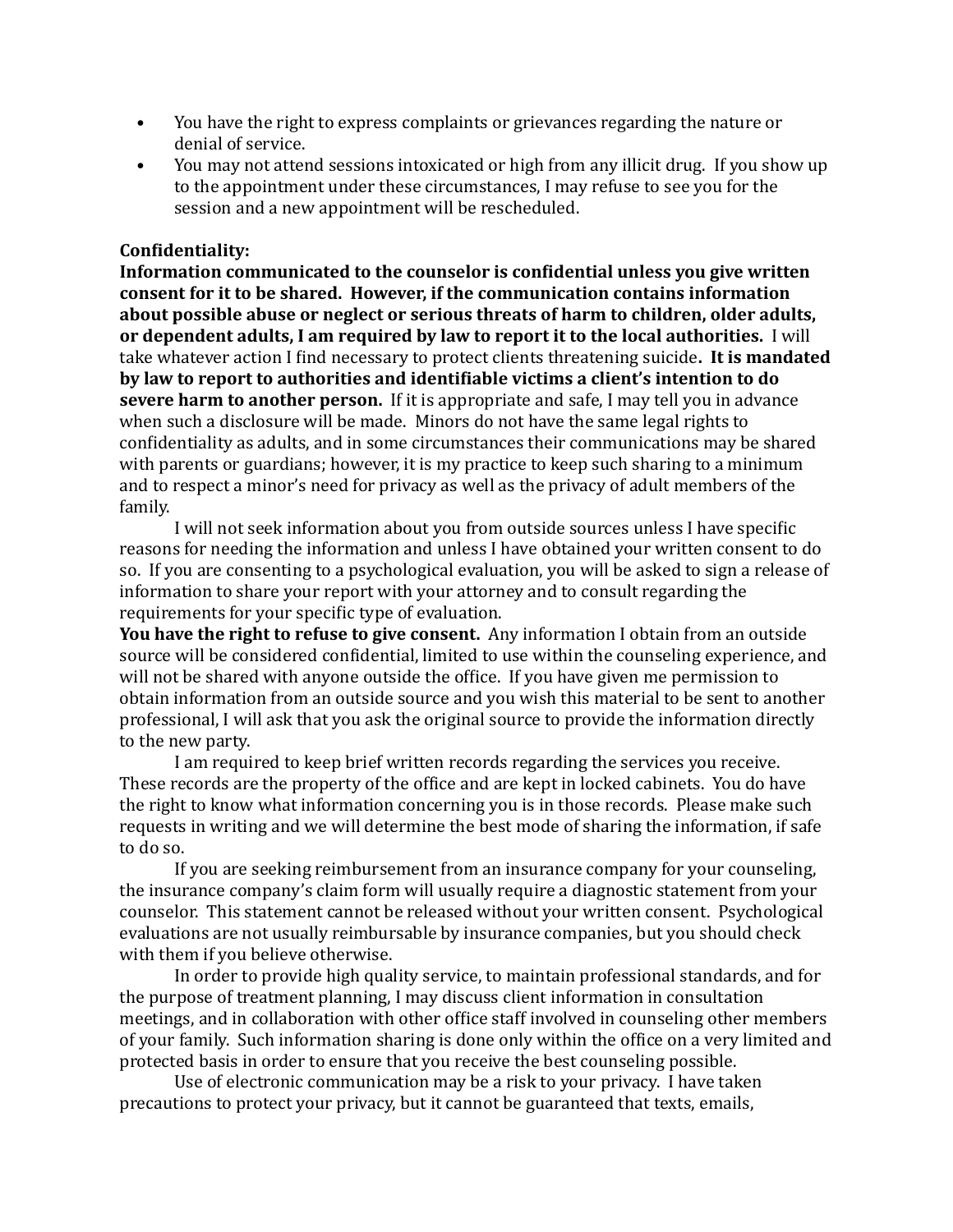telehealth meetings through Doxy.me, Zoom, or other electronic communications will be protected from those who have ill intent. Initial if you consent to text \_\_\_\_, email\_\_\_, video conferencing .

## **Charges for Services:**

The fee for each counseling session is  $$$  \_\_\_\_\_\_ per fifty-minute hour or as negotiated at for **the contact of the contact of the contact of the contact of the contact of the contact of the contact of the form of the contact of the form of the contact of the contact of the form of the contact of the form of the** notice. I require a deposit of 50% for psychological evaluations to hold your appointment time. In order to serve families who cannot afford to pay the full fee, I offer a sliding scale and payment plans. I also am happy to work with your sponsoring organization if they have agreed to pay for your evaluation in full. I do not take insurance; however, I will provide superbills for you to submit to them for reimbursement. If the office is unable to serve a client at any particular time, I will help you locate the services you need elsewhere in the community or make known to the community the need for such a service, should it not be available.

# **Appointment Scheduling and Cancellations:**

The office will arrange an appointment with you directly. Psychological evaluations vary in length between two hours for hardship evaluations and four or more hours for complete evaluations when someone is applying for themselves for example U-Visas, Asylum, or T-Visas. Psychotherapy clients are usually seen weekly for fifty-minute appointments, yet typically the first session is an hour and a half. There will be no charge for appointments cancelled at least 24 hours in advance, but you will be charged your regular fee portion for late cancellations and failed appointments. Messages may be left any time during the day or night at 510 291-4603.

PLEASE SIGN BELOW, INDICATING THAT YOU HAVE READ AND UNDERSTOOD THE INFORMATION ABOVE. -------Indicate if informed consent occurred electronically

| Client's Signature             | Date | Counselor's Signature | Date |
|--------------------------------|------|-----------------------|------|
| Parent or Guardian's Signature | Date |                       |      |
|                                |      |                       |      |
|                                |      |                       |      |
| Email:                         |      |                       |      |